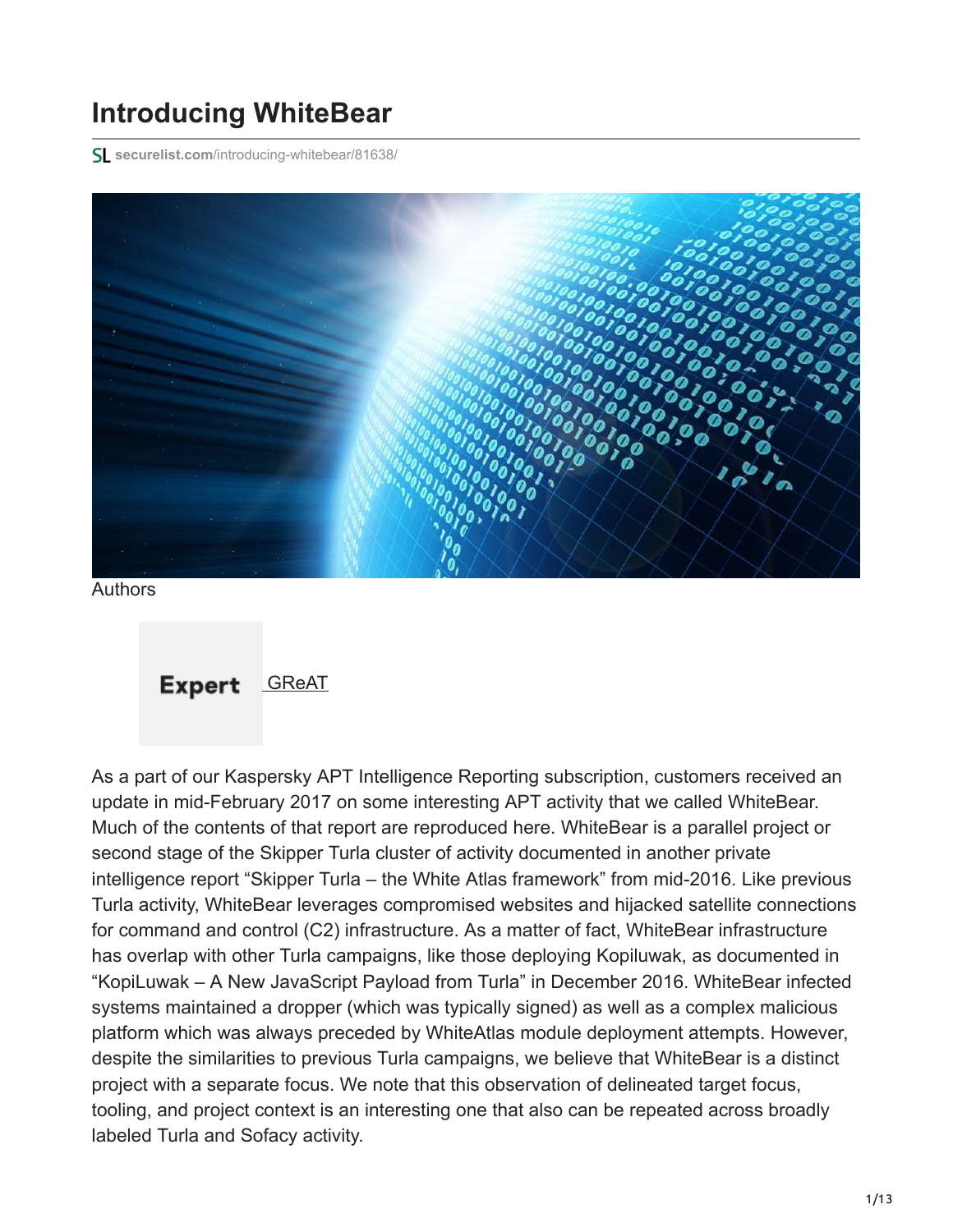From February to September 2016, WhiteBear activity was narrowly focused on embassies and consular operations around the world. All of these early WhiteBear targets were related to embassies and diplomatic/foreign affair organizations. Continued WhiteBear activity later shifted to include defense-related organizations into June 2017. When compared to WhiteAtlas infections, WhiteBear deployments are relatively rare and represent a departure from the broader Skipper Turla target set. Additionally, a comparison of the WhiteAtlas framework to WhiteBear components indicates that the malware is the product of separate development efforts. WhiteBear infections appear to be preceded by a condensed spearphishing dropper, lack Firefox extension installer payloads, and contain several new components signed with a new code signing digital certificate, unlike WhiteAtlas incidents and modules.

| TÜRKMENISTANYŇ<br><b>DAŞARY IŞLER</b><br><b>MINISTRLIGI</b>                            | <b>MINISTRY</b><br>OF FOREIGN AFFAIRS<br>OF TURKMENISTAN                                       |
|----------------------------------------------------------------------------------------|------------------------------------------------------------------------------------------------|
| ⊠ 744000. Aşgabat ş., Arçabil şayoly, 108<br>a Tel: 44-56-84, 44-56-92; Faks: 21-86-75 | ⊠ 744000. Ashgabat, Archabil av., 108<br><sup>3</sup> Phone: 44-56-84, 44-56-92: Fax: 21-86-75 |
| c 2<br>15 »<br>20 $16y$ .                                                              | 4169<br>Ne <sup>C</sup>                                                                        |
|                                                                                        | Türkmenistanyň Daşary ýurtlarda                                                                |
|                                                                                        | $-1$ . $-1$<br>$\mathbf{P}$<br>$\mathbf{r}$ za merena<br>1.433                                 |
| $\mathbf{a}$<br>tüı<br>hii                                                             | 1e<br>et                                                                                       |

The exact delivery vector for WhiteBear components is unknown to us, although we have very strong suspicion the group spearphished targets with malicious pdf files. The decoy pdf document above was likely stolen from a target or partner. And, although WhiteBear components have been consistently identified on a subset of systems previously targeted with the WhiteAtlas framework, and maintain components within the same filepaths and can maintain identical filenames, we were unable to firmly tie delivery to any specific WhiteAtlas component. WhiteBear focused on various embassies and diplomatic entities around the world in early 2016 – tellingly, attempts were made to drop and display decoy pdf's with full diplomatic headers and content alongside executable droppers on target systems.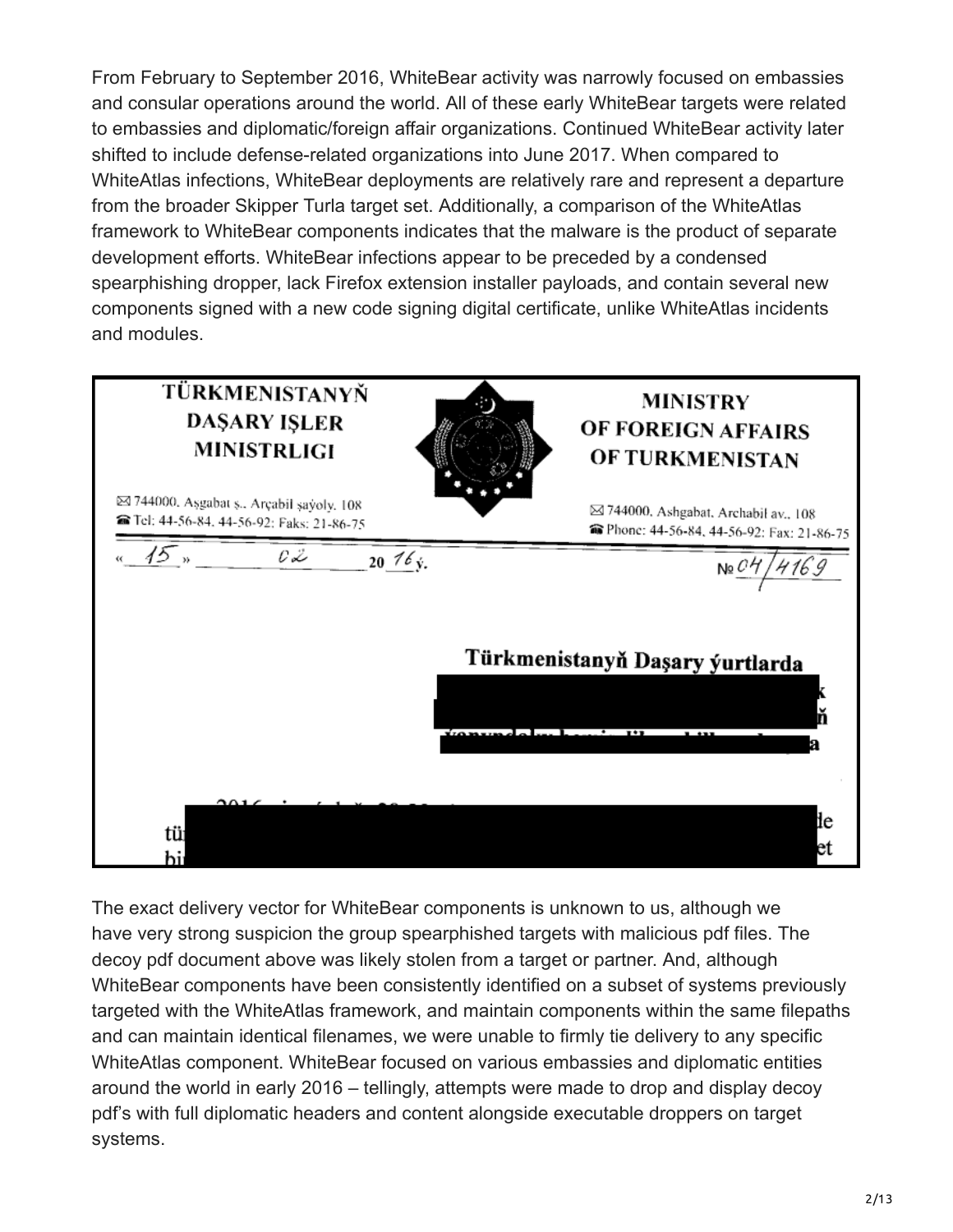# **Technical Details**

The WhiteBear platform implements an elaborate set of messaging and injection components to support full presence on victim hosts. A diagram helps to visualize the reach of injected components on the system.



#### **WhiteBear Binary loader**

**Sample MD5:** b099b82acb860d9a9a571515024b35f0 **Type** PE EXE **Compilation timestamp** 2002.02.05 17:36:10 (GMT) **Linker version** 10.0 (MSVC 2010) **Signature** "Solid Loop Ldt" UTCTime 15/10/2015 00:00:00 GMT – UTCTime 14/10/2016 23:59:59 GMT

The WhiteBear binary loader maintains several features including two injection methods for its (oddly named) "KernelInjector" subsystem, also named by its developer

– Standart

– WindowInject (includes an unusual technique for remotely placing code into memory for subsequent thread execution)

The loader also maintains two methods for privilege and DEP process protection handling:

– GETSID\_METHOD\_1

```
– GETSID_METHOD_2
```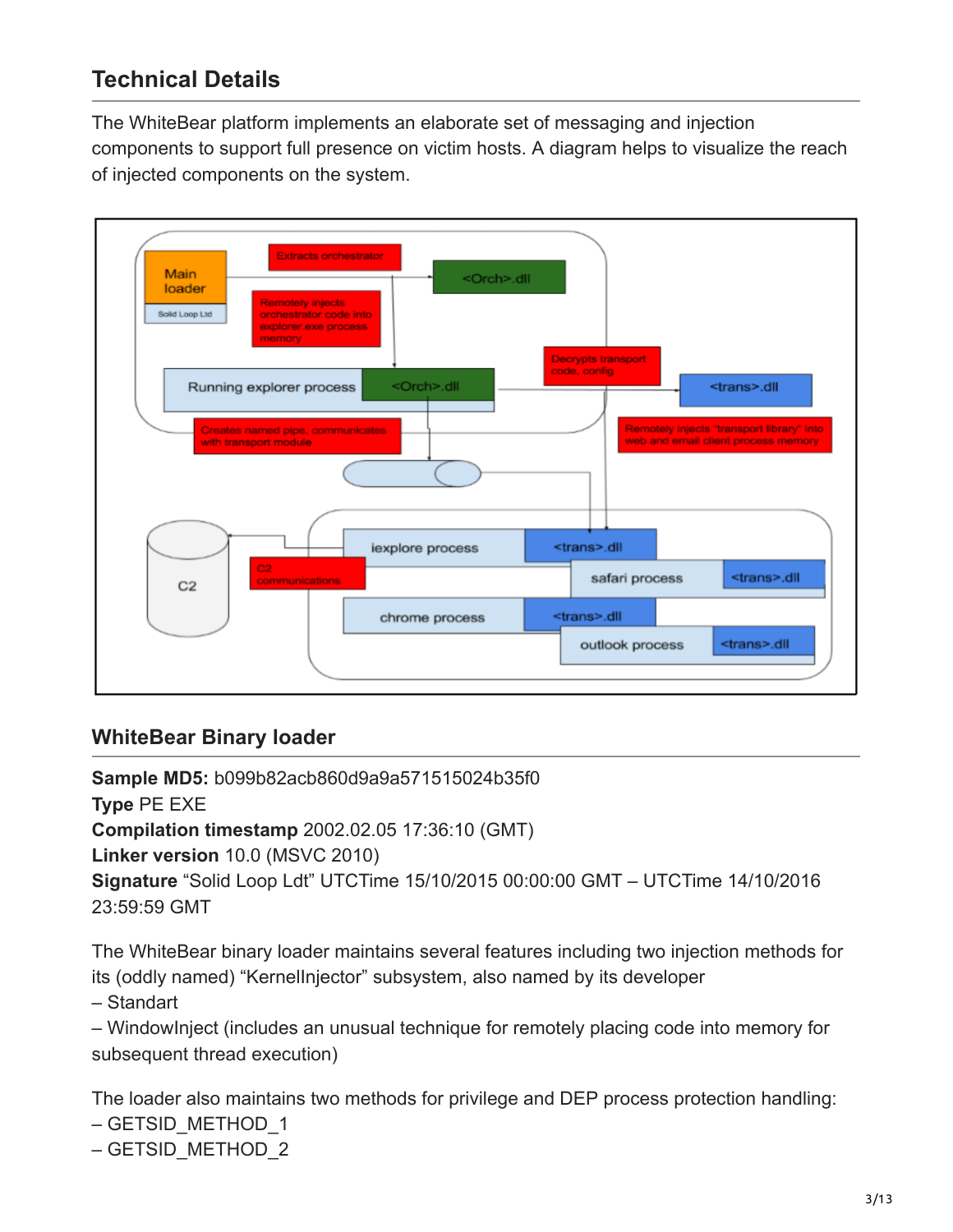The binary contains two resources:

- BINARY 201
- File size: 128 bytes
- Contains the string, "explorer.exe"
- BINARY 202
- File size: 403456 bytes
- File Type: PE file (this is the actual payload and is not encrypted)
- This PE file resource stores the "main orchestrator" .dll file

#### **Loader runtime flow**

The loader creates the mutex "{531511FA-190D-5D85-8A4A-279F2F592CC7}", and waits up to two minutes if it is already present while logging the message "IsLoaderAlreadyWork +". The loader creates the mutex "{531511FA-190D-5D85-8A4A-279F2F592CC7}", and waits up to two minutes. If it is already present while logging the message "IsLoaderAlreadyWork +", it extracts the resource BINARY 201. This resource contains a wide string name of processes to inject into (i.e. "explorer.exe").

The loader makes a pipe named: \.pipeWinsock2CatalogChangeListener-%03x%01x-%01x

Where the "%x" parameter is replaced with the values 0xFFFFFFFF 0xEEEEEEEEE 0xDDDDDDDD, or if it has successfully obtained the user's SID: \.pipeWinsock2CatalogChangeListener-%02x%02x-%01x With "%x" parameters replaced with numbers calculated from the current date and a munged user SID.

The pipe is used to communicate with the target process and the transport module; the running code also reads its own image body and writes it to the pipe. The loader then obtains the payload body from resource BINARY 202. It finds the running process that matches the target name, copies the buffer containing the payload into the process, then starts its copy in the target process.

There are some interesting, juvenile, and non-native English-speaker debug messages compiled into the code:

- i cunt waiting anymore #%d
- lights aint turnt off with #%d
- Not find process
- CMessageProcessingSystem::Receive\_NO\_CONNECT\_TO\_GAYZER
- CMessageProcessingSystem::Receive\_TAKE\_LAST\_CONNECTION
- CMessageProcessingSystem::Send\_TAKE\_FIN

### **WhiteBear Main module/orchestrator**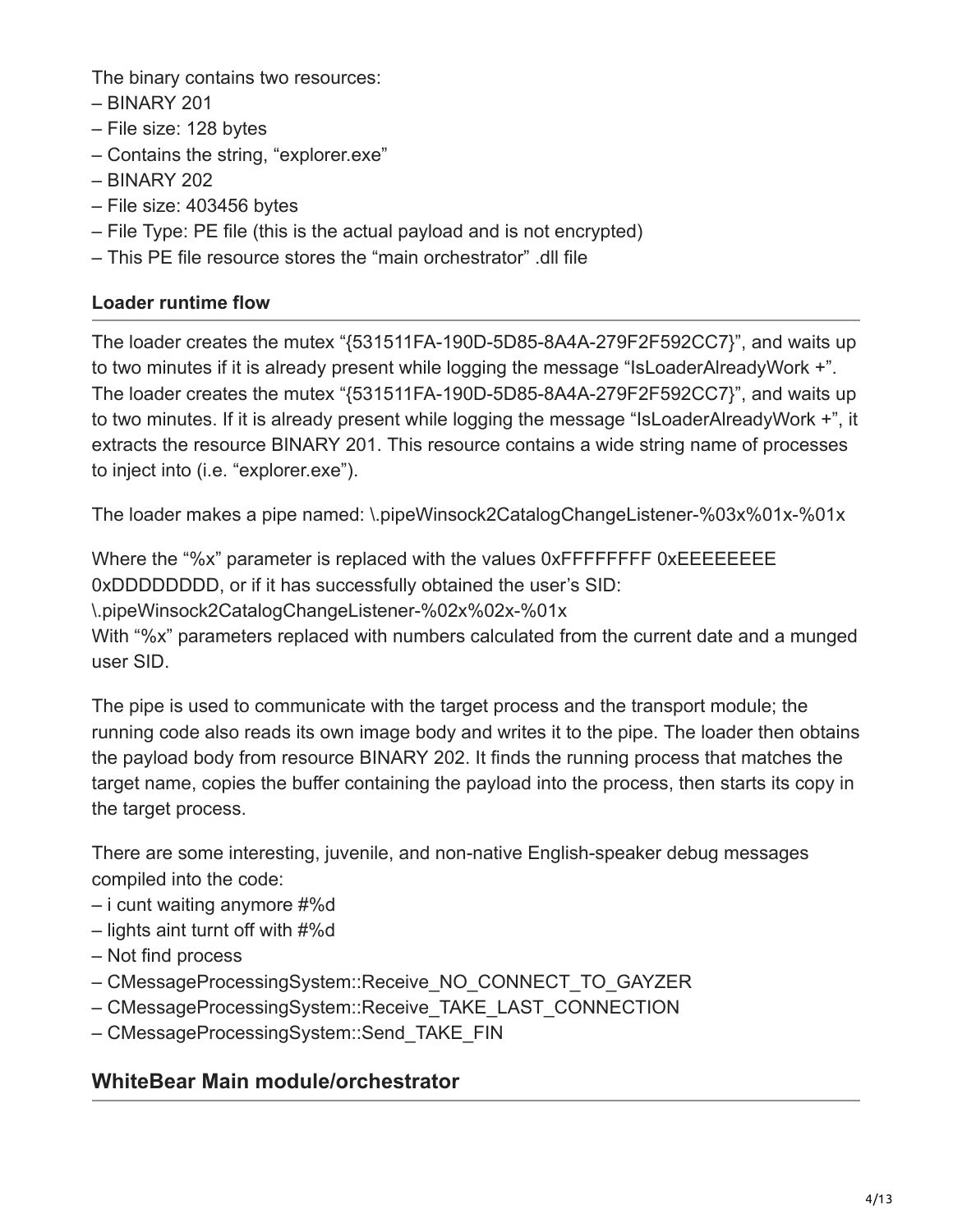**Sample MD5**: 06bd89448a10aa5c2f4ca46b4709a879 **Type, size**: PE DLL, 394 kb **Compilation timestamp**: 2002.02.05 17:31:28 (GMT) **Linker version**: 10.0 (MSVC 2010) **Unsigned Code**

The main module has no exports, only a DllMain entry which spawns one thread and returns. The main module maintains multiple BINARY resources that include executable, configurations, and encryption data:

101 – RSA private (!) key

102 – RSA public key

 $103$  – empty

104 – 16 encrypted bytes

105 – location ("%HOMEPATH%ntuser.dat.LOG3")

106 – process names (e.g. "iexplore.exe, firefox.exe, chrome.exe, outlook.exe, safari.exe, opera.exe") to inject into

107 – Transport module for interaction with C&C

108 – C2 configuration

109 – Registry location

("HKCUSOFTWAREMicrosoftWindowsNTCurrentVersionExplorerScreen Saver")

110 – no information

 $111 - 8$  zero bytes

Values 104 – 111 are encrypted with the RSA private key (resource 101) and compressed with bzip2.4. The RSA key is stored with header stripped in a format similar to Microsoft's PVK; the RSA PRIVATE KEY header is appended by the loader before reading the keys into the encryption code. Resource 109 points to a registry location called "external storage", built-in resources are called "PE Storage".

In addition to storing code, crypto resources, and configuration data in PE resources, WhiteBear copies much of this data to the victim host's registry. Registry storage is located in the following keys. Subkeys and stored values listed below:

[HKCUSOFTWAREMicrosoftWindowsCurrentVersionExplorerScreenSaver] [HKCUSOFTWAREMicrosoftWindows NTCurrentVersionExplorerScreenSaver]

Registry subkeys:

{629336E3-58D6-633B-5182-576588CF702A} Contains the RSA private key used to encrypt/decrypt other resources / resource 101 {3CDC155D-398A-646E-1021-23047D9B4366} Resource 105 – current file location

{81A03BF8-60AA-4A56-253C-449121D61CAF} Resource 106 – process names

{31AC34A1-2DE2-36AC-1F6E-86F43772841F} Contains the internet C&C transport module / resource 107

{8E9810C5-3014-4678-27EE-3B7A7AC346AF} Resource 108 – C&C config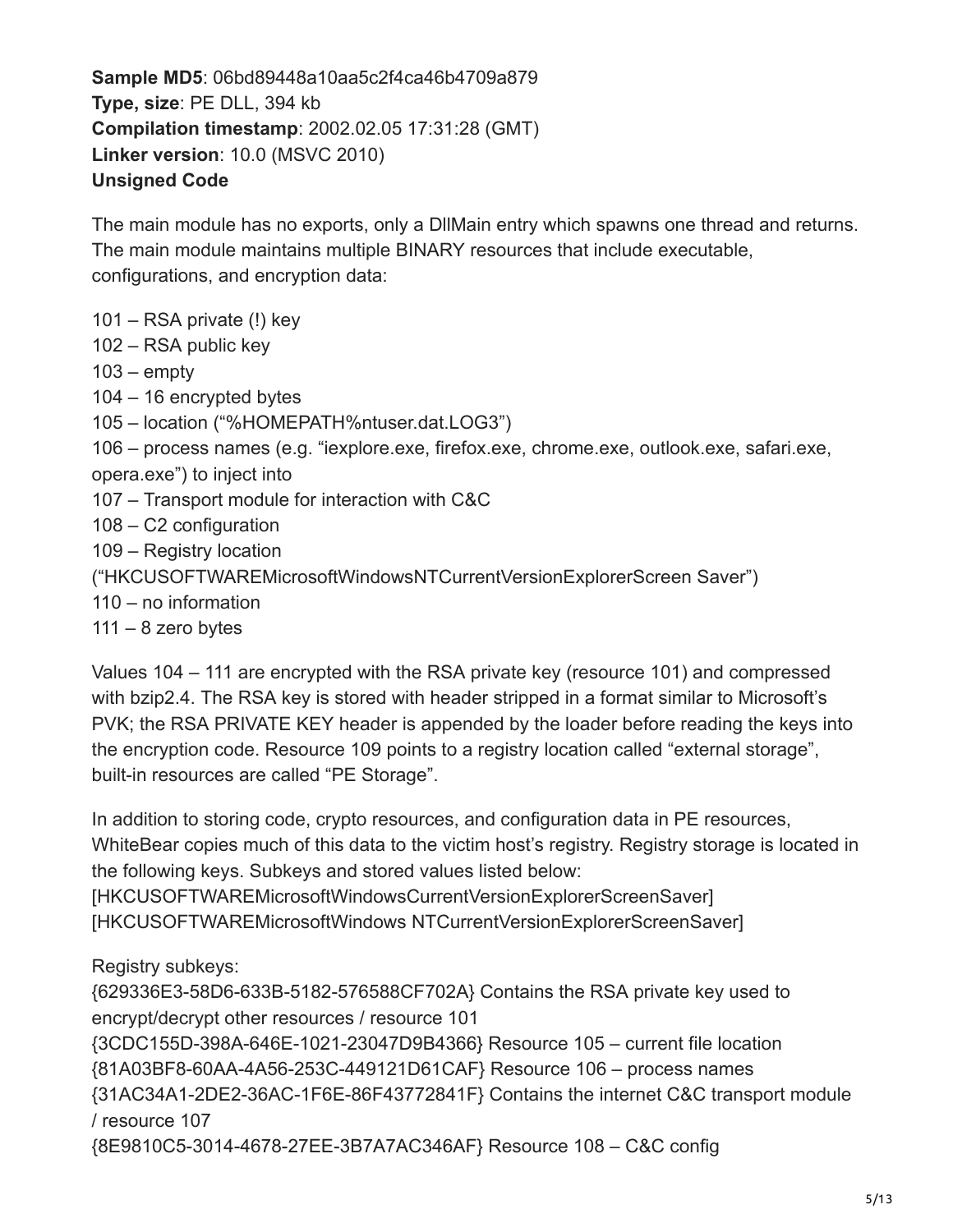{28E74BDA-4327-31B0-17B9-56A66A818C1D} Resource 110 "plugins" {4A3130BD-2608-730F-31A7-86D16CE66100} Resource 111 {119D263D-68FC-1942-3CA3-46B23FA652A0} Unique Guid ("ObjectID") {1DC12691-2B24-2265-435D-735D3B118A70} "Task Queue" {6CEE6FE1-10A2-4C33-7E7F-855A51733C77} "Result Queue" {56594FEA-5774-746D-4496-6361266C40D0} unknown {831511FA-190D-5D85-8A4A-279F2F592CC7} unknown

Finally, if the main WhiteBear module fails to use registry storage, it uses "FS Storage" in file %TEMP%KB943729.log. The module reads all of its data and binary components from one of the storages and then verifies the integrity of data (RSA+bzip2 compression+signature).

The module maintains functionality which is divided into a set of subsystems that are loosely named by the developers:

- result queue
- task queue
- message processing system
- autorun manager
- execution subsystem
- inject manager
- PEStorage
- local transport manager/internal transport channel

It creates the following temporary files: %TEMP%CVRG72B5.tmp.cvr %TEMP%CVRG1A6B.tmp.cvr %TEMP%CVRG38D9.tmp.cvr

%TEMP%~DF1E05.tmp contains the updated body of the loader during an update.

Every day (as specified by local time) the main module restarts the transport subsystem which includes:

- message processing
- named pipe transport ("NPTransport")

If the registry/file storage is empty, the module performs a 'migration' of hardcoded modules and settings to the storage location. This data is encrypted with a new RSA key (which is also stored in the registry).

The data in the registry is prepended with a 0xC byte header. The maximum size of each registry item is 921,600 bytes; if the maximum size is exceeded, it is split into several items. The format of the header is shown below:

[4:service DWORD][4:chunk index][4:chunk size including header]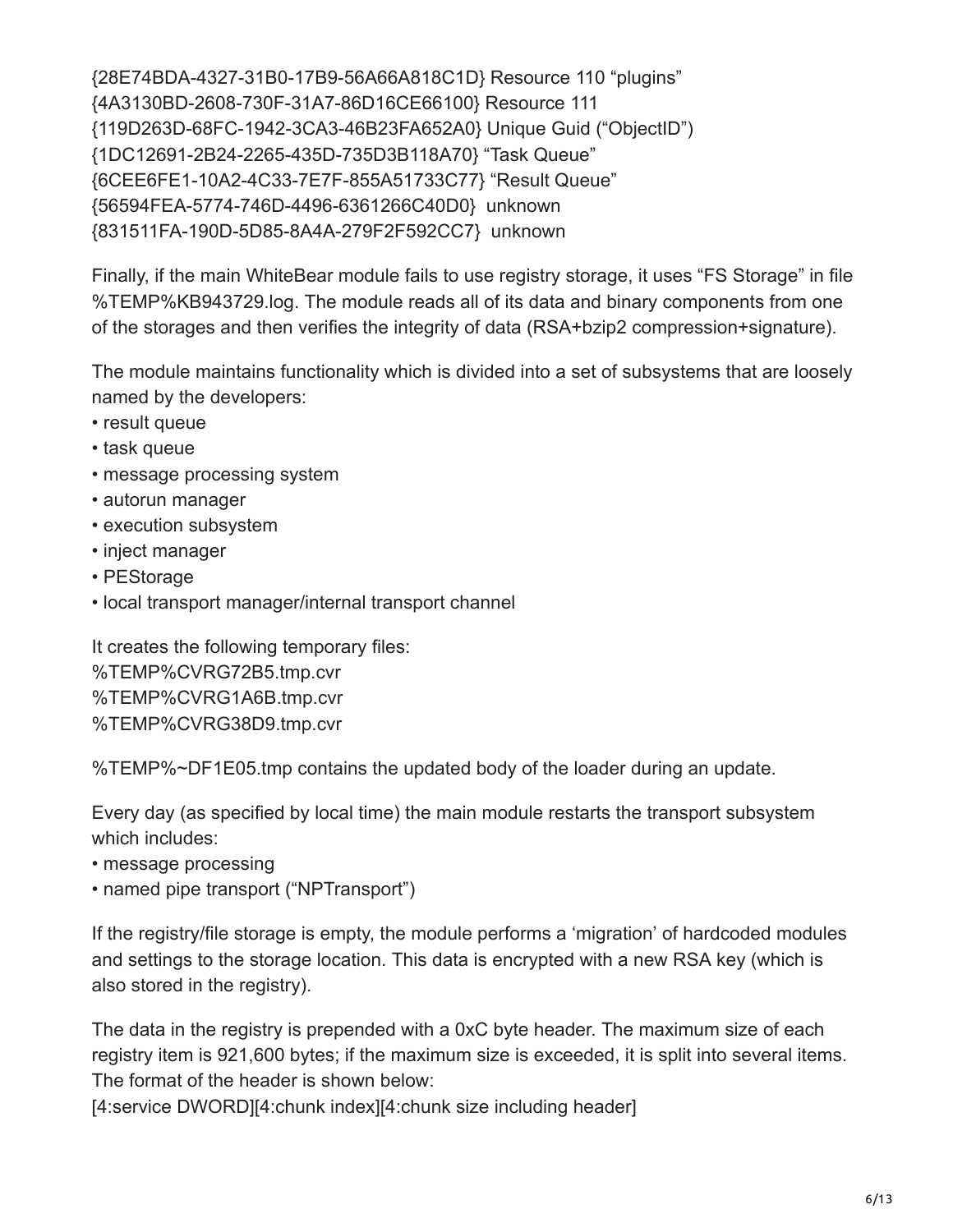Every time the orchestrator module is loaded it validates that the storage area contains the appropriate data and that all of the components can be decrypted and validated. If these checks fail the module reinstalls a configuration from the resource "REINSTALL".

#### **Pipe Transport**

The module generates the pipe name (with the same prefix as the loader); waits for incoming connections; receives data and pushes it to the 'message processing system'. The module generates the pipe name (with the same prefix as the loader); waits for incoming connections; receives data and pushes it to the 'message processing system'. Every packet is expected to be at least 6 bytes and contain the following header:  $[4:1D][2:command]$ 

List of commands:

- 1 : new task
- 2 : update the loader + orchestrator file
- 4 : send task result
- 5 : send settings
- 6 : write results to registry/file storage
- 7 : enable / disable c2 transport / update status
- 8 : uninstall
- 9 : nop

10 : "CMessageProcessingSystem::Receive\_NO\_CONNECT\_TO\_GAYZER"; write results to registry

11: write the last connection data '{56594FEA-5774-746D-4496-6361266C40D0}' aka "last connection" storage value

- 12: "give cache" write cached commands from the C&C
- 13: "take cache" append C&C commands to the cache

Depending on the command, the module returns the results from previously run tasks, the configuration of the module, or a confirmation message.

An example of these tasks is shown below:

- write a file and execute it with CreateProcess() capturing all of the standard output
- update C&C configuration, plugin storage, etc
- update autoruns
- write arbitrary files to the filesystem ("File Upload")
- read arbitrary files from the filesystem ("File Download")
- update itself
- uninstall
- push task results to C2 servers

The "LocalTransport manager" handles named pipe communication and identifies if the packet received is designated to the current instance or to someone else (down the route). In the latter scenario the LocalTansport manager re-encrypts the packet, serializes it (again),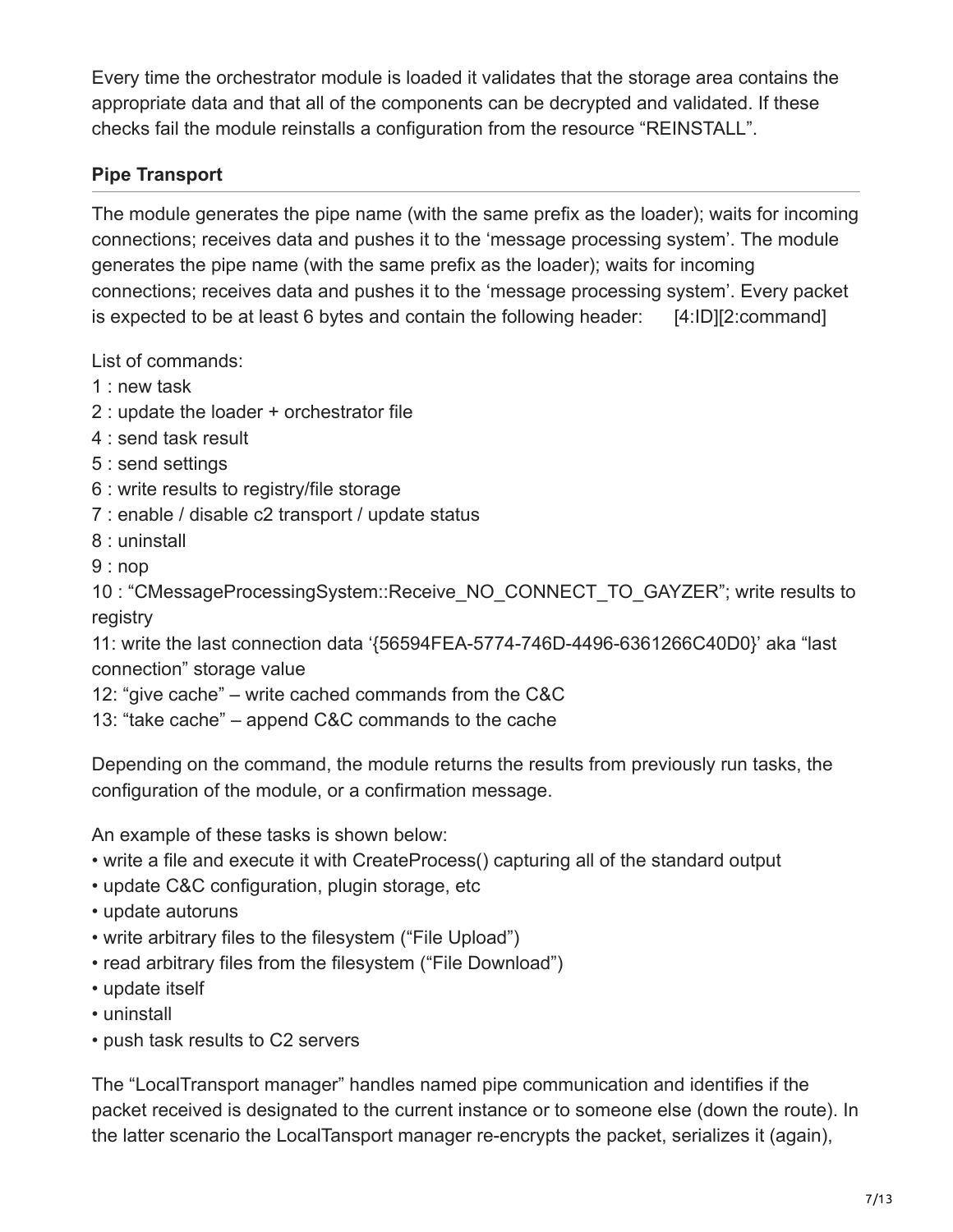and pushes the packet via a named pipe on the local network to another hop, (NullSessionPipes). This effectively makes each infected node a packet router.

The Autorun manager subsystem is responsible for tracking the way that the malicious module starts in the system and it maintains several different methods for starting automatically (shown below):

**LinkAutorun** The subsystem searches for a LNK file in the target directory, changes the path to "cmd.exe" and the description to ' /q /c start "" "%s" && start "" "%s" '

**TaskScheduler20Autorun** The subsystem creates the ITaskService (works only on Windows Vista+) and uses the ITaskService interface to create a new task with a logon trigger

**StartupAutorun** The subsystem creates a LNK file in %STARTUP%

**ScreenSaverAutorun** The subsystem installs as a current screensaver with a hidden window

**HiddenTaskAutorun** The subsystem creates the task ITaskScheduler (works only on pre-Vista NT). The task trigger start date is set to the creation date of the Windows directory **ShellAutorun** Winlogon registry [HKCUSoftwareMicrosoftWindows NTCurrentVersionWinlogon] Shell="explorer.exe, …"

File Uninstallation is done in a discreet manner. The file is filled with zeroes, then renamed to a temporary filename before being deleted

### **WhiteBear Transport library (aka "Internet Relations", "Pipe Relations")**

**Sample MD5**: 19ce5c912768958aa3ee7bc19b2b032c **Type**: PE DLL **Linker timestamp:** 2002.02.05 17:58:22 (GMT) **Linker version**: 10.0 **Signature** "Solid Loop Ldt" UTCTime 15/10/2015 00:00:00 GMT – UTCTime 14/10/2016 23:59:59 GMT

This transport library does not appear on disk in its PE format. It is maintained as encrypted resource 107 in the orchestrator module, then decrypted and loaded by the orchestrator directly into the memory of the target process. This C2 interaction module is independent, once started, it interacts with the orchestrator using its local named pipe.

To communicate with its C2 server, the transport library uses the system user agent or default "Mozilla/4.0 (compatible; MSIE 6.0)".

Before attempting a connection with its configured C2 server, the module checks if the victim system is connected to Internet by sending HTTP 1.1 GET / requests to the following servers (this process stops after the first successful connection):

- update.microsoft.com
- microsoft.com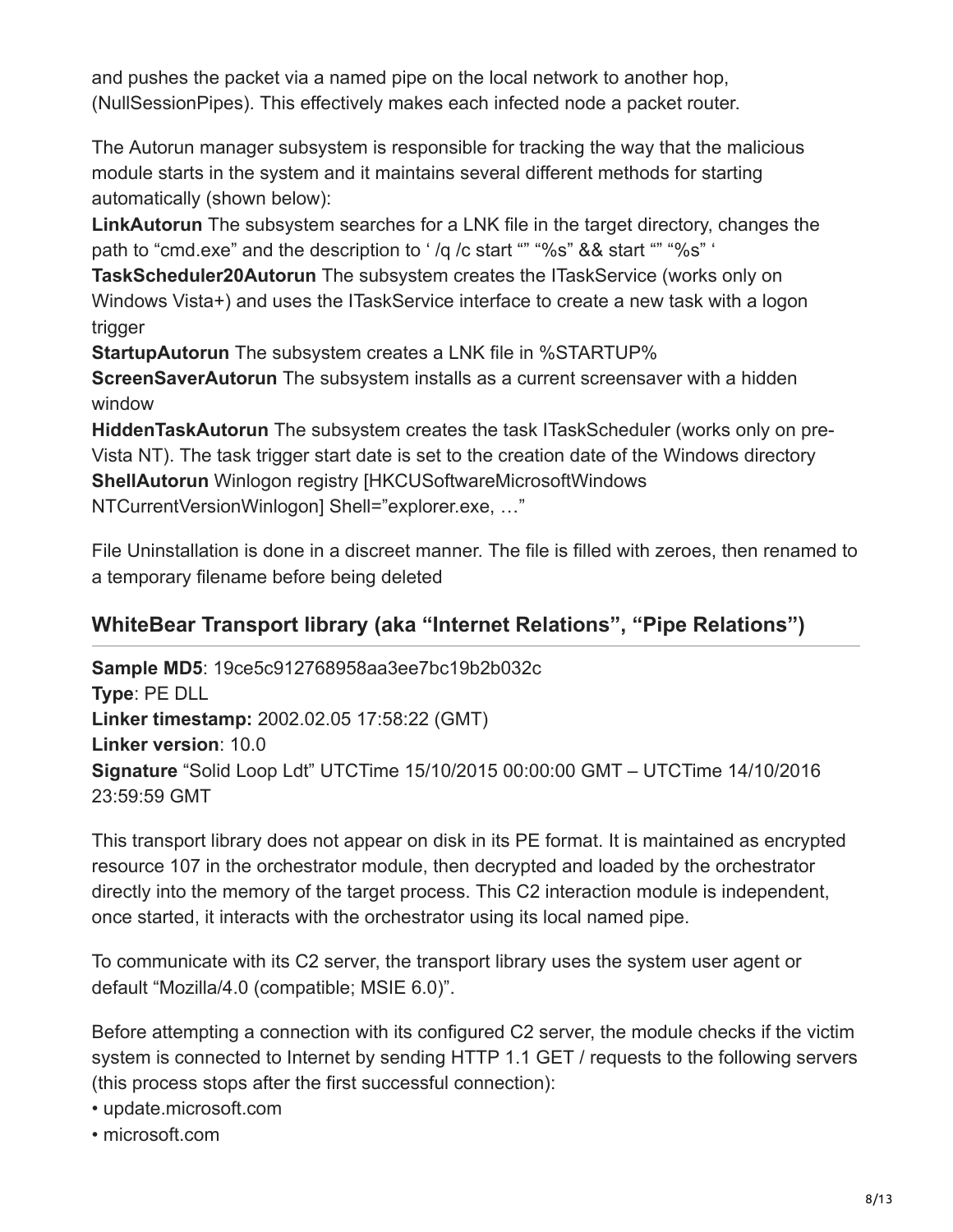- windowsupdate.microsoft.com
- yahoo.com
- google.com

If there is no Internet connection available, the module changes state to, "CANNOT\_WORK" and notifies the peer by sending command "7" over the local pipe.

The C2 configuration is obtained from the main module with the command "5". This checks whether the module complies with the schedule specified in the C2 settings (which includes inactivity time and the interval between connections). The C2 interaction stages have interesting function names and an odd misspelling, indicating that the developer may not be a native English speaker (or may have learned the English language in a British setting): "InternetRelations::GetInetConnectToGazer" "InternetRelations::ReceiveMessageFromCentre" "InternetRelations::SendMessageToCentre"

"PipeRelations::CommunicationTpansportPipe"

The module writes the encrypted log to %TEMP%CVRG38D9.tmp.cvr The module sends a HTTP 1.0 GET request through a randomly generated path to the C2 server. The server's reply is expected to have its MD5 checksum appended to the packet. If C2 interaction fails, the module sends the command "10" ("NO\_CONNECT\_TO\_GAYZER") to the orchestrator.

### **Unusual WhiteBear Encryption**

The encryption implemented in the WhiteBear orchestrator is particularly interesting. We note that the resource section is encrypted/decrypted and packed/decompressed with RSA+3DES+BZIP2. This implementation is unique and includes the format of the private key as stored in the resource section. 3DES is present in Sofacy and Duqu2 components, however they are missing in this Microsoft-centric RSA encryption technique. The private key format used in this schema and RSA crypto combination with 3DES is (currently) unique to this threat actor.

The private key itself is stored as a raw binary blob, in a format similar to the one Microsoft code uses in PVK format. This format is not officially documented, but its structures and handling are coded into OpenSSL. This private key value is stored in the orchestrator resources without valid headers. The orchestrator code prepends valid headers and passes the results to OpenSSL functions that parse the blob.

### **Digital Code-Signing Certificate – Fictional Corporation or Assumed Identity?**

Most WhiteBear samples are signed with a valid code signing certificate issued for "Solid Loop Ltd", a once-registered British organization. Solid Loop is likely a phony front organization or a defunct organization and actors assumed its identity to abuse the name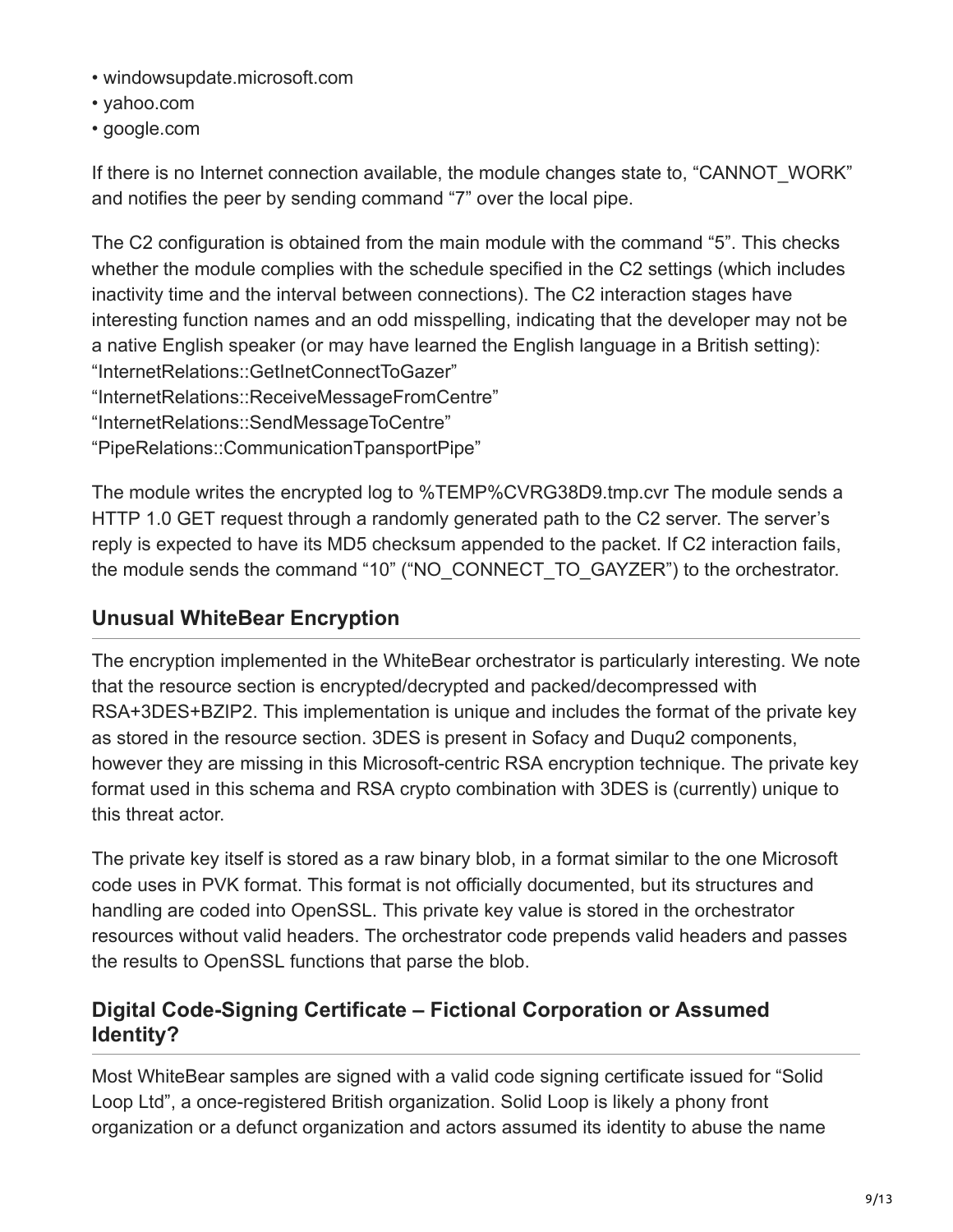and trust, in order to attain deceptive code-signing digital certificates.

| $\overline{\phantom{a}}$<br>×                                                                                                                                          | ×                                                                               |
|------------------------------------------------------------------------------------------------------------------------------------------------------------------------|---------------------------------------------------------------------------------|
| General<br>Details   Certification Path                                                                                                                                | General Advanced                                                                |
| $\overline{\phantom{a}}$<br><b>Certificate Information</b>                                                                                                             | <b>Digital Signature Information</b><br>This digital signature is OK.           |
| This certificate is intended for the following purpose(s):<br>. Ensures software came from software publisher<br>. Protects software from alteration after publication | Signer information<br>Name:<br>Solid Loop Ltd<br>E-mail:<br>admin@solidloop.org |
| * Refer to the certification authority's statement for details.                                                                                                        | Signing time:<br>Not available                                                  |
| Issued to: Solid Loop Ltd                                                                                                                                              | View Certificate                                                                |
| Issued by: COMODO RSA Code Signing CA                                                                                                                                  | Countersignatures                                                               |
| Valid from 15.10.2015 to 15.10.2016                                                                                                                                    | Name of signer:<br>E-mail address:<br>Timestamp                                 |
| Install Certificate<br>Issuer Statement                                                                                                                                | Details                                                                         |
| OK                                                                                                                                                                     | OK                                                                              |

#### **WhiteBear Command and Control**

The WhiteBear C2 servers are consistent with long standing Turla infrastructure management practices, so the backdoors callback to a mix of compromised servers and hijacked destination satellite IP hosts. For example, direct, hardcoded Turla satellite IP C2 addresses are shown below:

| C <sub>2</sub> IP Address | Geolocation             | <b>IP Space Owner</b>               |
|---------------------------|-------------------------|-------------------------------------|
| 169.255.137[.]203         | South Sudan             | <b>IPTEC, VSAT</b>                  |
| 217.171.86[.]137          | Congo                   | Global Broadband Solution, Kinshasa |
| <b>VSAT</b>               |                         |                                     |
| 66.178.107[.]140          | Unknown - Likely Africa | <b>SES/New Skies Satellites</b>     |

#### **Targeting and Victims**

WhiteBear targets over the course of a couple years are related to government foreign affairs, international organizations, and later, defense organizations. The geolocation of the incidents are below:

- Europe
- South Asia
- Central Asia
- East Asia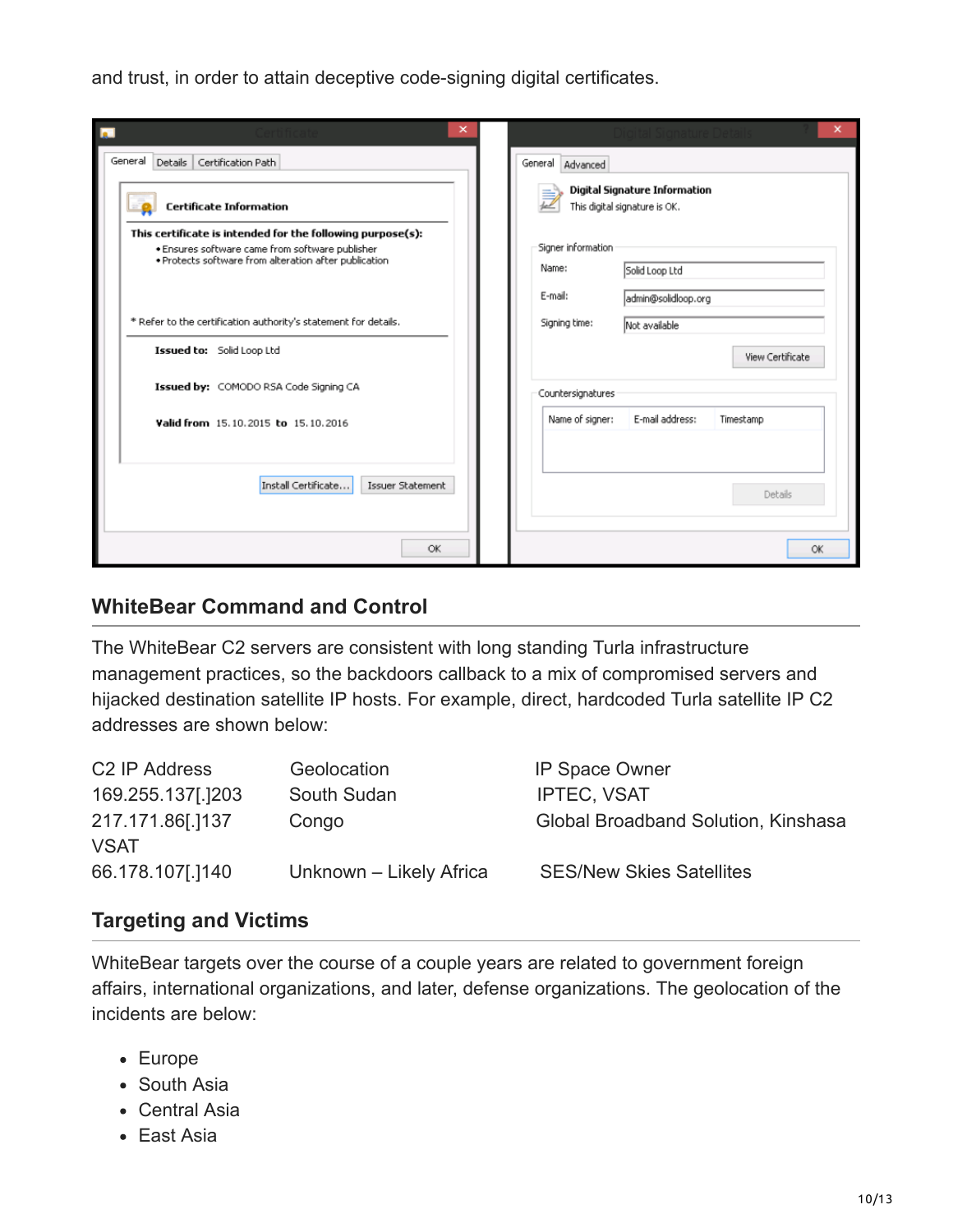South America

## **Conclusions**

WhiteBear activity reliant on this toolset seems to have diminished in June 2017. But Turla efforts continue to be run as multiple subgroups and campaigns. This one started targeting diplomatic entities and later included defense related organizations. Infrastructure overlap with other Turla campaigns, code artifacts, and targeting are consistent with past Turla efforts. With this subset of 2016-2017 WhiteBear activity, Turla continues to be one of the most prolific, longstanding, and advanced APT we have researched, and continues to be the subject of much of our research. Links to publicly reported research are below.

# **Reference Set**

#### **Full IOC and powerful YARA rules delivered with private report subscription**

#### **Md5**

b099b82acb860d9a9a571515024b35f0 19ce5c912768958aa3ee7bc19b2b032c 06bd89448a10aa5c2f4ca46b4709a879

#### **IP**

169.255.137[.]203 217.171.86[.]137 66.178.107[.]140

#### **Domain(s)**

soligro[.]com – interesting because the domain is used in another Turla operation (KopiLuwak), and is the C2 server for the WhiteBear transport library mydreamhoroscope[.]com

#### **Example log upon successful injection**

|01:58:10:216|.[0208|WinMain ].. |01:58:14:982|.[0209|WinMain ].\*\*\*\*\*\*\*\*\*\*\*\*\*\*\*\*\*\*\*\*\*\*\*\*\*\*\*\*\*\*\*\*\*\*\*\*\*\*\*\*\*\*\*\*\*\*\*\*\*\*\*\*\*\*\*\*\*\*\*\*\*\*\*\*\*\*\*\*\*\*\*\*\*\*\*\*\*\*\*\*\*\*\*\*\*\*\*\*\*\* |01:58:15:826|.[0212|WinMain ].DATE: 01.01.2017 |01:58:21:716|.[0215|WinMain ].PID=2344.TID=1433.Heaps=3 |01:58:22:701|.[0238|WinMain ].CreateMutex = {521555FA-170C-4AA7-8B2D-159C2F491AA4} |01:58:25:513|.[0286|GetCurrentUserSID ].\_GETSID\_METHOD\_1\_ |01:58:26:388|.[0425|GetUserSidByName ].22 15 1284404594 111 |01:58:27:404|.[0463|GetUserSidByName ].S-1-5-31-4261848827-3118844265-2233733001- 1000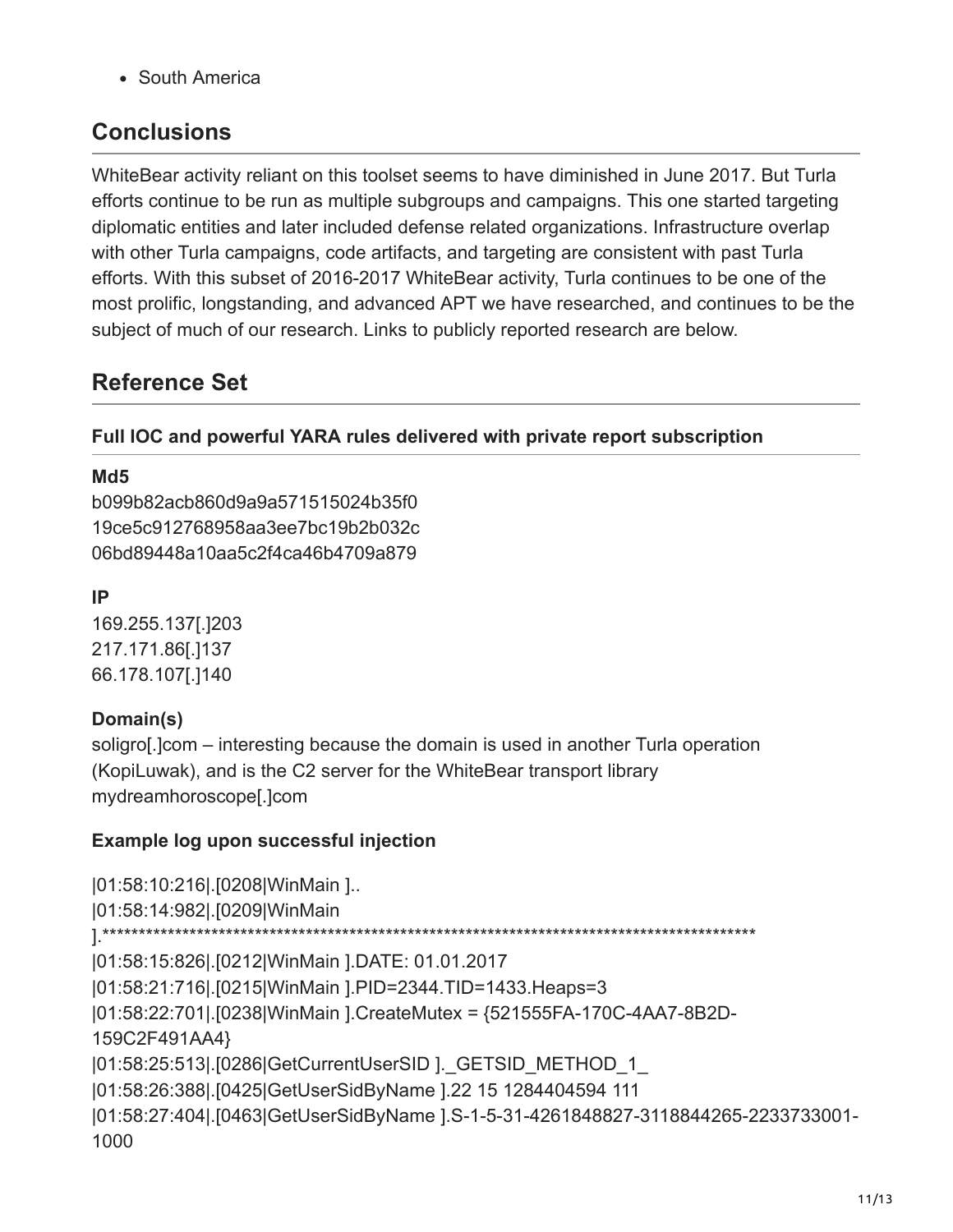|01:58:28:263|.[0471|GetUserSidByName ].

- |01:58:29:060|.[0165|GeneratePipeName ].\.pipeWinsock2CatalogChangeListener-5623-b
- |01:58:29:763|.[0275|WinMain ].PipeName = \.pipeWinsock2CatalogChangeListener-5623-b
- |01:58:30:701|.[0277|WinMain ].Checking for existence…
- |01:58:31:419|.[0308|WinMain ].— Pipe is not installed yet
- |01:58:32:044|.[0286|GetCurrentUserSID ].\_GETSID\_METHOD\_1\_
- |01:58:32:841|.[0425|GetUserSidByName ].22 15 1284404594 111

|01:58:33:701|.[0463|GetUserSidByName ].S-1-5-31-4261848827-3118844265-2233733001- 1000

- |01:58:34:419|.[0471|GetUserSidByName ].
- |01:58:35:201|.[0318|WinMain ].Loading…

|01:58:35:763|.[0026|KernelInjector::KernelInjector ].Address of marker: 0x0025F96C and cProcName: 0x0025F860

- |01:58:36:513|.[0031|KernelInjector::KernelInjector ].Value of marker = 0xFFFFFEF4
- |01:58:37:279|.[0088|KernelInjector::SetMethod ].m\_bAntiDEPMethod = 1
- |01:58:38:419|.[0564|QueryProcessesInformation ].OK
- |01:58:41:169|.[0286|GetCurrentUserSID ].\_GETSID\_METHOD\_1\_
- |01:58:42:076|.[0425|GetUserSidByName ].22 15 1284404594 111
- |01:58:42:748|.[0463|GetUserSidByName ].S-1-5-31-4261848827-3118844265-2233733001- 1000
- |01:58:43:169|.[0471|GetUserSidByName ].
- |01:58:43:701|.[0309|FindProcesses ].dwPID[0] = 1260
- |01:58:44:560|.[0345|WinMain ].try to load dll to process (pid=1260))
- |01:58:45:013|.[0088|KernelInjector::SetMethod ].m\_bAntiDEPMethod = 1
- |01:58:45:873|.[0094|KernelInjector::LoadDllToProcess ].MethodToUse = 1
- |01:58:46:544|.[0171|KernelInjector::GetProcHandle ].pid = 1260
- |01:58:47:279|.[0314|KernelInjector::CopyDllFromBuffer ].Trying to allocate space at address 0x20020000
- |01:58:48:404|.[0332|KernelInjector::CopyDllFromBuffer ].IMAGEBASE =
- 0x20020000.ENTRYPOINT = 0x2002168B
- |01:58:48:763|.[0342|KernelInjector::CopyDllFromBuffer ].ANTIDEP INJECT

|01:58:49:419|.[0345|KernelInjector::CopyDllFromBuffer ].Writing memory to target process….

- |01:58:49:935|.[0353|KernelInjector::CopyDllFromBuffer ].Calling to entry point….
- |01:58:51:185|.[0598|KernelInjector::CallEntryPoint ].CODE = 0x01FA0000, ENTRY =
- 0x2002168B, CURR = 0x77A465A5, TID = 1132
- |01:58:55:544|.[0786|KernelInjector::CallEntryPoint ].\_FINISH\_ = 1
- |01:58:56:654|.[0372|KernelInjector::CopyDllFromBuffer ].CTRLPROC = 0
- |01:58:57:607|.[0375|KernelInjector::CopyDllFromBuffer ].+ INJECTED +
- |01:58:58:419|.[0351|WinMain ].+++ Load in 1260

# **References – past Turla research**